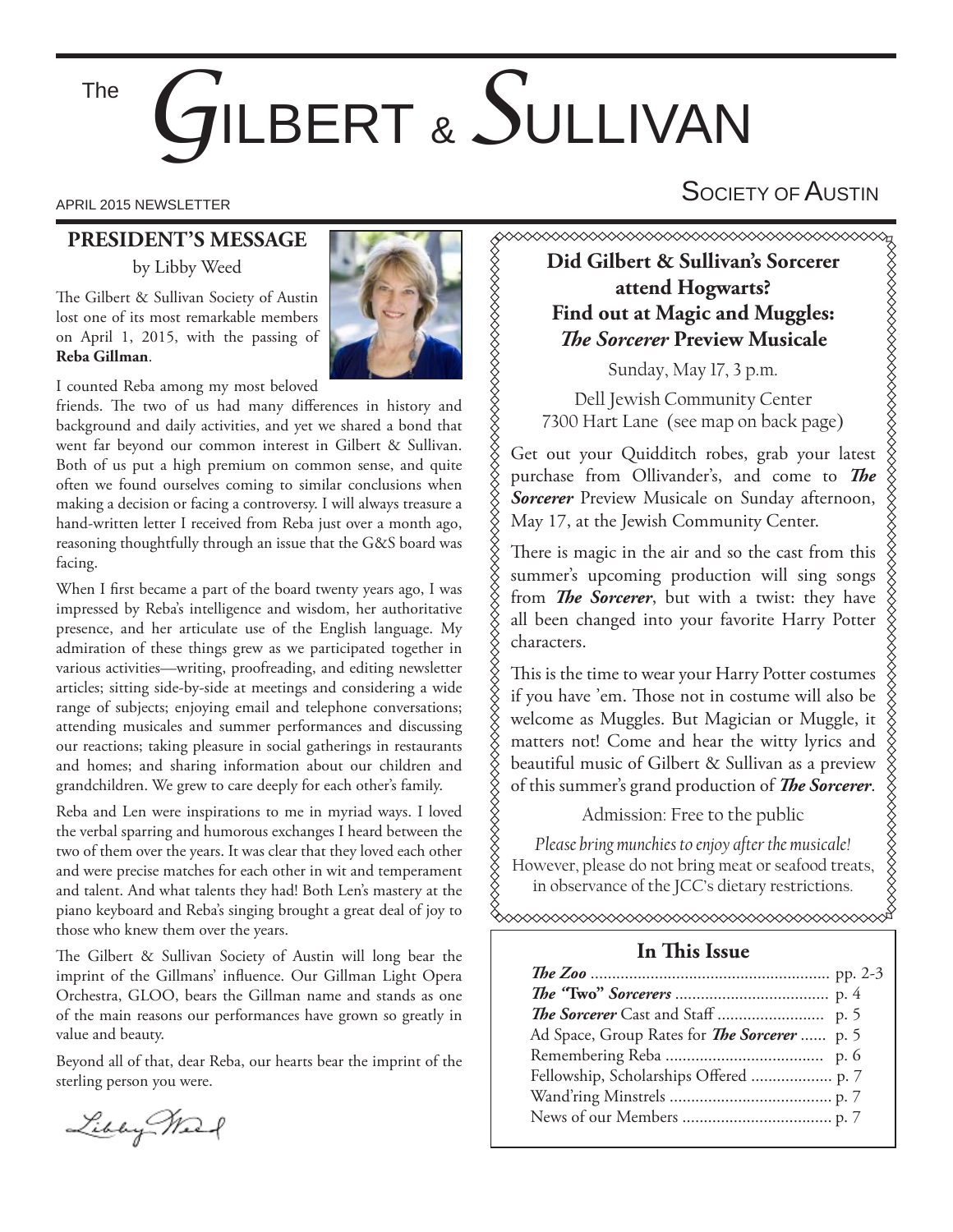### **The Zoo**

#### by Libby Weed

What would Reba Gillman have said about *The Zoo*? She was there on Sunday, February 12, keenly observing both of the two afternoon performances. She had hoped to be in the company of her son Jonathan, a celebrated professional who loves theater but is (rather remarkably, considering his parents' fervor) not a fan of Gilbert & Sullivan. He had graciously planned to be with his mother at this special event but was prevented from traveling at the last minute by his wife's hospitalization.

So Reba was with friends and was in her element, but she was without her anticipated escort. She surely made notes, as she always did at any musicale or board meeting or other gathering. She would have had a sense of what were the highlights, the moments of special joy, the memorable lines or notes. She would have germinated a plan for extended quotations of special sections of the libretto.



Reba and I talked several times about the production, both that afternoon and in succeeding days. She enjoyed it quite a lot, although—like just about all the rest of us—she had known nothing whatsoever about *The Zoo* before artistic director Ralph **MacPhail, Jr.**, suggested performing it. She and I agreed that Rafe and music director **Jeffrey Jones-Ragona**, the "orchestra" of **Jeanne Sasaki** on piano and **Allison Welch** on oboe, and the charming cast gave us a delightful afternoon. We agreed that we learned a few things, including these:

- It is worthwhile and enlightening to explore some Sullivanwithout-Gilbert and Gilbert-without-Sullivan pieces.
- Sullivan's music is always tuneful and lovely.
- Stephenson/Bowe, Sullivan's collaborator for *The Zoo*, had funny ideas and made us laugh but could not touch Gilbert's ingenious wit and deft way with words.

In writing her usual column, Reba would have set the scene for us, describing the crowd gathering in the lobby of the Worley Barton Theater and then taking their seats for the performance with an air of anticipation. She would have mentioned the printed program prepared by **Sue Caldwell** and the beautiful libretto prepared by **Larry Shepley**—the libretto carefully followed by many in the audience throughout the show, as the house lights were left partially lit to enable this. Reba would have noted that the "suggestion of a set" was more than that and was quite effective: a rolling refreshment cart, a picturesque wrought iron table and chairs, directional signs (including, ominously, a pointer to the

"Bear Pit"), and large plants that lined the a pathway through the London Zoological Gardens. She would have enthusiastically noted the colorful period costumes put together by the cast under the creative leadership of **Janette Jones** and **Pam Fowler**. Surely she would have celebrated the marvelous array of hats!

I don't know what sections Reba would have chosen to quote, but I feel sure she would have walked us through the story, highlighting the humorous aspects of the two intertwined romantic tales. We would have learned about one despondent suitor intent on suicide (shades of Nanki-Poo in *The Mikado*?) and about the gastronomical woes of another suitor who sought to impress the virtuous young lady at the refreshment stall by buying and ingesting every item she sold. Perhaps Reba would have told about the pitiful attempts at speechifying by this member of the aristocracy who had been disguised as a commoner in order to win his love's heart. Only through interpretation by the chorus could the audience have understood a single word. Reba might have described the scene as the dejected Carboy descended toward the Bear Pit to a rather ridiculously extended farewell by the rest of the cast (shades of the policemen going off to battle in *The Pirates of Penzance*?). She might have pointed out that Sullivan always did make adroit use of choruses!

Reba might have noted that at one point, when one of the young ladies was fearful about the welfare of the gentleman she loved, the chorus assured her, "He'll come back presently, and it will all end pleasantly." Indeed, it did end pleasantly. And, indeed, all who attended appeared to enjoy the show and the warm fellowship (and plentiful food) at the social hour between the two performances.

Through many seasons, I have enjoyed the musicales our Society has produced, especially during the recent era when they have been graced with Janette Jones's special gifts of creativity and coordination. I have enjoyed our two February "minor productions" of *Trial by Jury* in 2014 and *The Zoo* this year. And as much as I have enjoyed the occasions themselves, I have looked forward to reading Reba's accounts in the newsletter afterward. I loved the way she recreated an event, brought it back to life, and made it sing.

Thank you, Reba, for being our friend, our scribe, our historian, our conscience, and our inspiration.



*Reba inducted Libby into the GSSA Hall of Fame in 2011*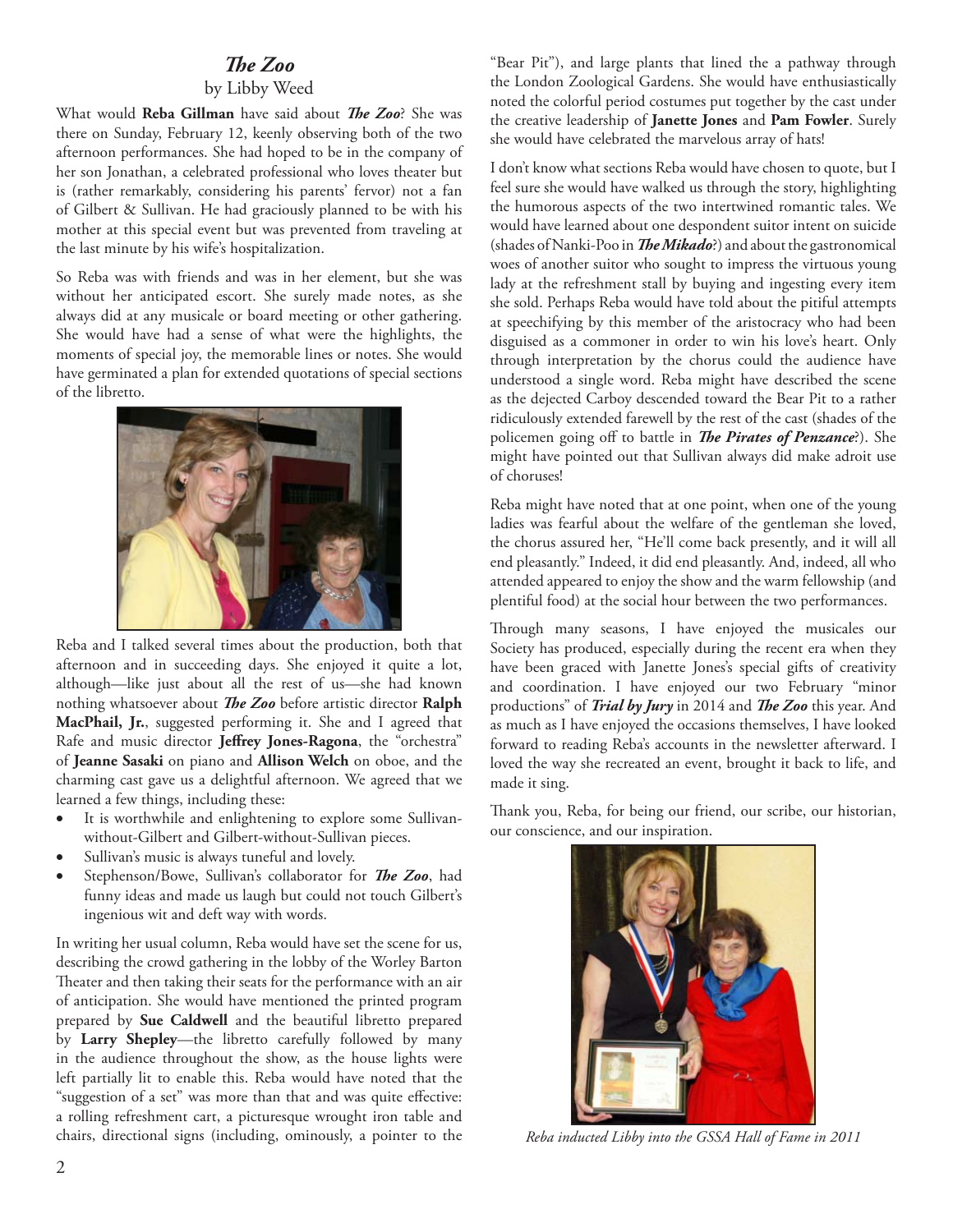### The Gilbert & Sullivan Society of Austin presented *The Zoo* in February 2015  *photos courtesy Sue Caldwell see more at* **gilbertsullivanaustin.smugmug.com**



*the British Public (l-r): Daniel Brookshire, Alexandra Reilman, Jay Young, Lisa Alexander, Tim Shelburne,* 







*Eliza (Katherine Wiggins) is "a simple little child"*



*Th omas (Bruno Barbosa) loves Eliza*



*Carboy explains his "suicide by bear" was foiled* 



*– no bears! Mr. Grinder (Patrick Wright) continues to reject his daughter Lætitia's suitor, Carboy*



*Eliza computes the cost of all Th omas has eaten, while he is in pain from so much food*



*Thomas, revealed as a Duke, proposes to Eliza*



*(left)* bystanders offer *confl icting advice on*   $h$ elping *Thomas*, who *has collapsed from overeating*





*the orchestra: Jeanne Sasaki on piano as expected, it all ends pleasantly and Allison Welch on oboe*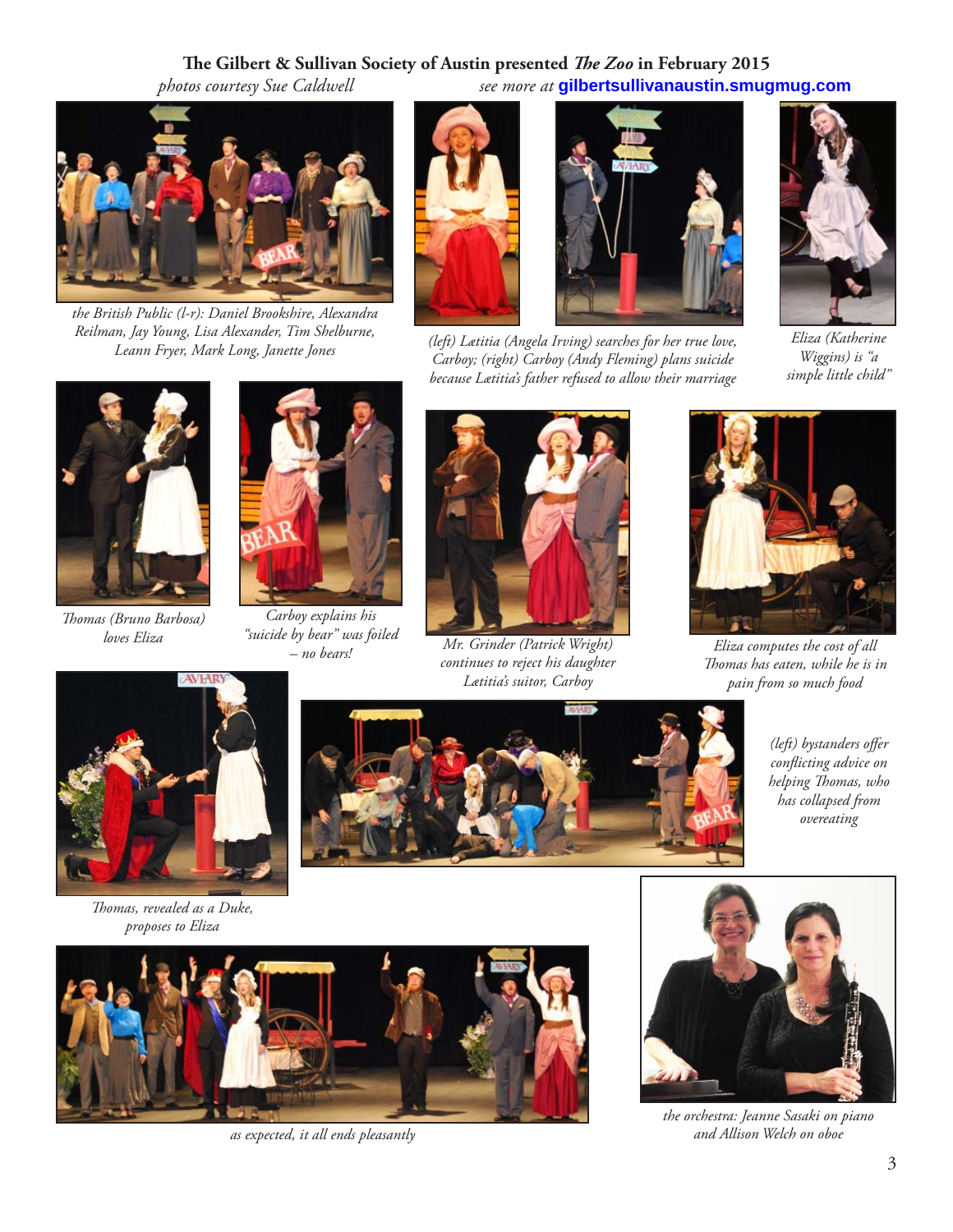# *Th e* **"Two"** *Sorcerer***s** by Ralph MacPhail, Jr.

Readers of this column, like all students of Gilbert & Sullivan, know that an interesting aspect of Savoy Opera scholarship is studying the changes made in the libretti before and after the opening nights. We treasure early material that didn't make it, for one reason or another, to the opening night version, and we delight in noting how the libretti were changed following their premières. We value



Gilbert's various drafts and enjoy learning (or perhaps interpreting for ourselves) the *reasons* for the changes.

Readers of this column will also know that changes after opening usually entailed the deletion of songs (or parts of songs). Rarely were lyrics actually *changed*, for adjustments were usually made to condense the work. A notable exception is *Ruddigore* for which the ending dialogue and finale of Act II were changed, and years after the deaths of the collaborators, the D'Oyly Carte Opera Company deleted verses and entire numbers and condensed and further changed the finale.

But possibly none of the works was changed as radically by Gilbert & Sullivan themselves as was *The Sorcerer*. When the work opened at the Opéra Comique on November 17, 1877, the action, set in front of the "*Exterior of* Sir Marmaduke'*s Elizabethan Mansion,"* proceeded as we know it today—until the very end of Act I, when almost everyone had sipped the love-philtre-spiked tea. But while they "struggle[d] against its effects" they did not "fall insensible on the *stage*" as the libretto now has it; they "*resume[d] the Brindisi with a violent effort*" and sang:

> Eat, drink, and be gay, Banish all worry and sorrow— Laugh gaily to-day— Weep, if you're sorry, to-morrow. Come, pass the cup round— We will go bail for the liquor; It's strong, I'll be bound, For it was brewed by the vicar! None so cunning as he At brewing a jorum of tea. Ha! ha! At brewing a jorum of tea!

And the curtain descended on Act I.

Act II in the first version took place in the Market Place in the Village of Ploverleigh. The first stage direction is "*Enter* PEASANTS *dancing, coupled two and two, an old man with a young girl, then an old woman with a young man, then other ill-assorted couples.*" This chorus then sang:

 Happy are we in our loving frivolity, Happy and jolly as people of quality; Love is the source of all joy to humanity, Money, position, and rank are a vanity. Year after year we've been waiting and tarrying, Without ever dreaming of loving and marrying. Though we've been hitherto deaf, dumb, and blind to it, It's pleasant enough when you've made up your mind to it. The youthful Constance then entered with the ancient Notary, and she sang her "Dear friends, take pity on my lot" aria. She solicited pity because of her new elixir-induced mismatch, and the story unfolded as we know it.

Why the change seven years later? When *The Sorcerer* was revived in 1884, following the relative failure of *Princess Ida* and while Gilbert & Sullivan were at work on *The Mikado*, I think that both collaborators saw the weakness in the end of Act I of their early work and were determined to improve it.

And they did. The audience on October 11, 1884, were left at the end of Act I with the company (except for Alexis, Aline, and the Sorcerer, John Wellington Wells himself), insensible on the stage. Act II takes place exactly where Act I transpires: at the "*Exterior of*  Sir Marmaduke'*S Mansion"*—but in that most romantic of scenic effects, "by moonlight." Wells, Alexis, and Aline enter with lanterns, inspecting the sleeping chorus, but leave when the sorcerer sings:

 But soft—they waken one by one— The spell has worked—the deed is done! I would suggest that we retire While Love, the Housemaid, lights her kitchen fire!

They do, and they do—and the Villagers (they are not referred to as "Peasants" in the revised version) sing as they fall in love with one another and they dance; only after all that does Constance enter with the Notary, and all proceeds as it had seven years earlier.

Why is the 1884 version an improvement over the 1877 one? There are probably as many answers to that as there are people analyzing the question. Here are *mine*:

- The revised ending of Act I is more dramatic and builds more suspense with virtually everyone unconscious on the ground as a result of drinking the "spiked" tea instead of remaining on their feet and struggling against the drug's effects
- There is more unity to the story with both acts taking place in front of Sir Marmaduke's Elizabethan mansion (and one set was more economical as well)
- The new beginning of Act II "by moonlight" is a very picturesque scene, and the entrance of Wells, Alexis, and Aline with lanterns builds suspense
- The new Act II builds in comic intensity when the chorus awakens and finds themselves ill-matched but proclaiming their love for one another (in an enthusiastic chorus sung in dialect), and then indulging in a vigorous "country dance," none of which happens in the earlier version
- All of this provides a fine prelude to the increasingly ludicrous mis-matches of the principals that follow, building to the final resolution.

The revision left some inconsistencies. How long does it take for the philtre to work? In 1877 it took a half-hour, and it didn't affect consciousness; but by 1884, this had been expanded to 12 hours, and of course the imbibers lose consciousness within minutes—by the end of the act. But why, in the revised version, doesn't Aline lose consciousness when she finally drinks the philtre toward the end of Act II? And why didn't Gilbert tidy up his details in the libretto?

There's an unbounded field of speculation on which I could discourse for hours!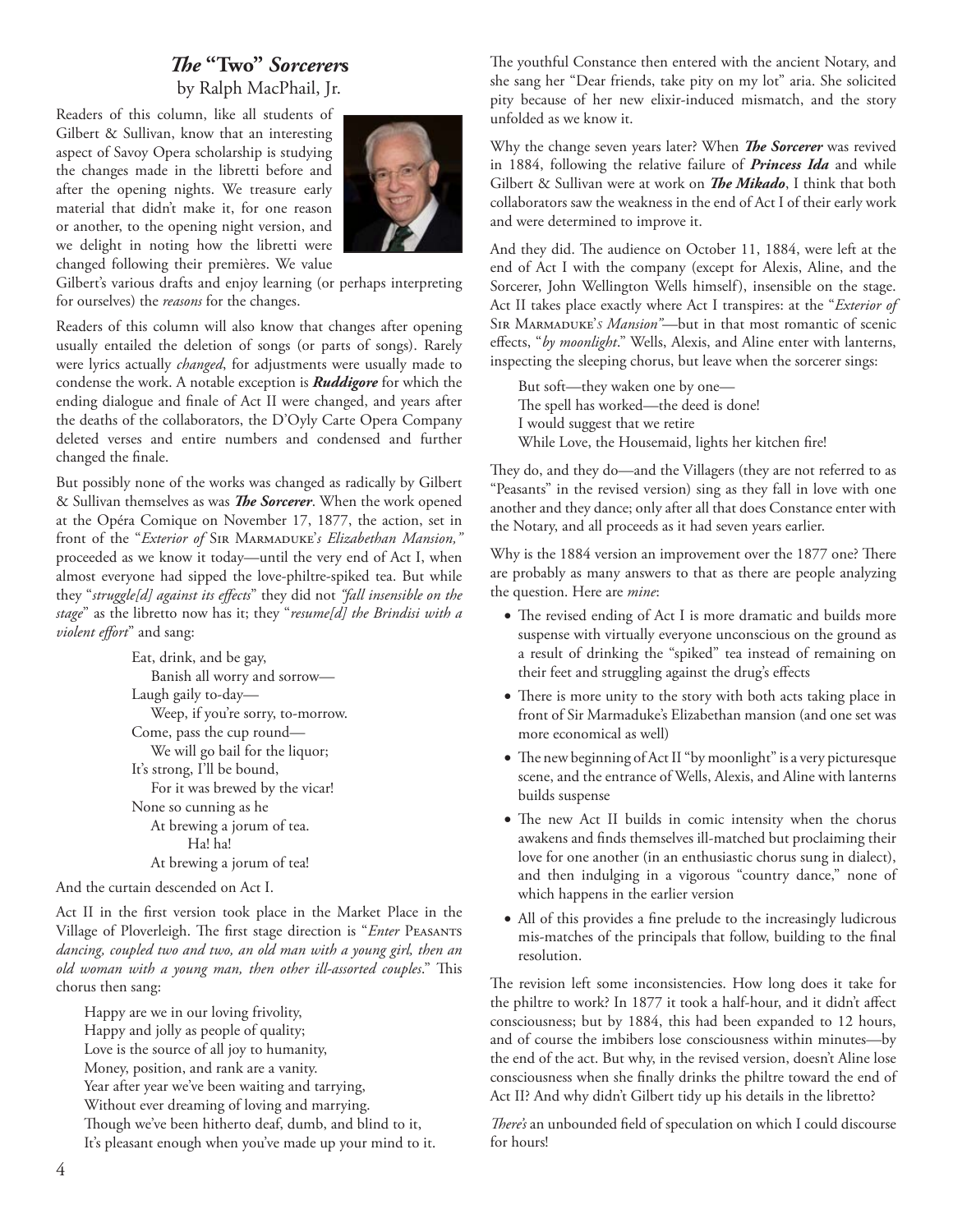# e Sorcerer



# *The Sorcerer* Cast and Staff

Sir Marmaduke Poindexter – **David Fontenot** Alexis – **Holton Johnson** Dr. Daly – **Julius Young** Notary – **Russell Gregory** John Wellington Wells – **Arthur DiBianca** Hercules – **Daniel Kregel** Lady Sangazure – **Lisa Alexander** Aline – **Alexandra Reilman** Mrs. Partlet – **Janette Jones** Constance – **Patricia Combs**

Female Chorus of Villagers: **Leann Fryer, Rosa Harris, Maurine McLean, Susan Meitz, Natalya Shelburne, Sarah Steele, Abigail Stokley, Jamieson Taylor, Brittany Trinité, Michelle Vanecek**

Male Chorus of Villagers: **Daniel Brookshire, Danny Castillo, Andy Fleming, Ezra Hankin, Evan Kelly, Gary Preuss, Ian Stillwell, David Treadwell, Patrick Wright, Jay Young**

Artistic Director: **Ralph MacPhail, Jr**. Music Director: **Jeffrey Jones-Ragona** Production Manager: **Bill Hatcher** Stage Manager: **Monica Kurtz** Set Designer: **Ann Marie Gordon** Lighting Designer: **Jennifer Rogers** Costume Coordinator: **Pam Fowler** Rehearsal Pianist: **Karl Logue**

# **Ad Space Available**  in the Playbill for *The Sorcerer*

Consider purchasing an ad for your business, practice, service, etc., in the playbill for **The Sorcerer**. It will be seen by several thousand G&S aficionados.

Ads come in several different shapes and sizes, all at **reasonable rates:**

- Full page  $4\frac{1}{2}$ " x7½" @ \$300,
- Half page  $4\frac{1}{2}$ "x3¼" @ \$150, and
- Quarter page vertical or horizontal 2¼"x3¾" or 4½"x1⅞"@ \$75.
- The one and only Full Back Page (in color!) can be yours for \$500.

Invite the people with whom you do business to purchase an ad and help support this production.

You can see playbills from our last six productions on our website (**www.gilbertsullivan.org**): Click Summer Grand Production, then select a show under Recent Summer Productions and click on the Playbill.

To reserve ad space in the playbill for *The Sorcerer*, or to ask questions and get more information, please contact **Libby Weed** at **libby@gilbertsullivan.org**.

The deadline for ad commitment (both size and format) is May 16, and final copy is due by May 31.

#### **Come to** *The Sorcerer* at Reduced Group Rates!

Organizations or individuals who wish to put together a group of at least ten persons to see *The Sorcerer* can contact Michael Meigs at **michael@gilbertsullivan.org** or telephone **512-420-0888** for information. GSSA can provide a special code to be used for advance purchases at reduced rates either at the Long Center's on-line ticketing service or when telephoning Long Center ticket services at **512-474-5664**.

#### **Send Us Your News!**

The next newsletter should arrive in late May; the deadline for submissions is **May 11**. Please send your news to news@gilbertsullivan.org. Thanks!

This and many previous editions of the newsletter are available (in glorious color!) on our website. **www.gilbertsullivan.org**: under About Us, select Newsletter Archive, then the desired issue.



is the official moving and storage company of The Gilbert & Sullivan Society of Austin. Many thanks, Armstrong!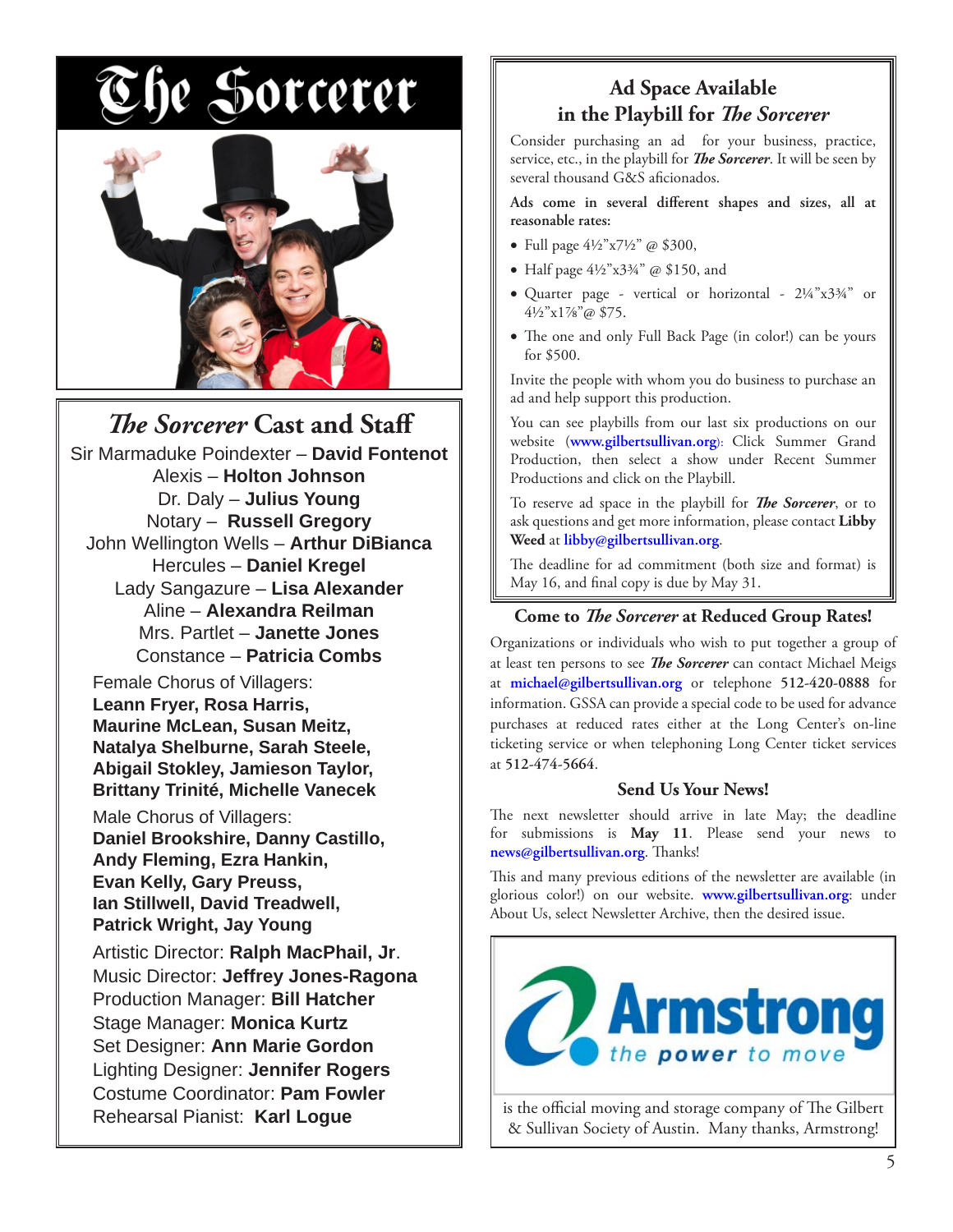

**Reba Gillman** and her husband, **Leonard**, joined the Gilbert & Sullivan Society of Austin in 1978. They immediately became involved with that year's grand production of

*Iolanthe*, with Len cast as the Lord Chancellor and Reba as Celia. Leonard, a Juilliard-trained pianist as well as professor of mathematics, was involved as pianist or music director in a number of subsequent productions, but Reba became the heart of it. She joined the GSSA Board in 1980 and served continuously until her death earlier this month. She held many positions:

- President, 1981 to 1983
- Secretary, 1980 and 1984 to 2003
- Historian, 2009 to 2015
- Newsletter Editor, 1984 to 2008

Reba performed in the chorus of *Patience* in 1980, *Trial by Jury* in 1982, *The Gondoliers* in 1983, and *Ruddigore* in 1985, as well as appearing in several fund-raising musicales.

Reba has been an ever-present guiding light to the organization. She attended nearly every performance of our grand productions and musicales, and seldom missed a Board meeting in 35 years! She and Leonard were especially interested in guiding the Society toward proper accompaniment, and eventually founded the Gillman Light Opera Orchestra (GLOO) to enhance our grand productions.

In recognition of their countless contributions to the Society, Reba and Leonard were inducted into the inaugural GSSA Hall of Fame in 2006.

# *Remembering Reba 1916 - 2015*



**GSSA's 1983 The Gondoliers** 



*Reba at the* **Mikado** *Sing-Along Musicale in 2010*



*Reba at the center of the 2008 GSSA Board of Directors*



*by Sue Caldwell Reba and Leonard Gillman*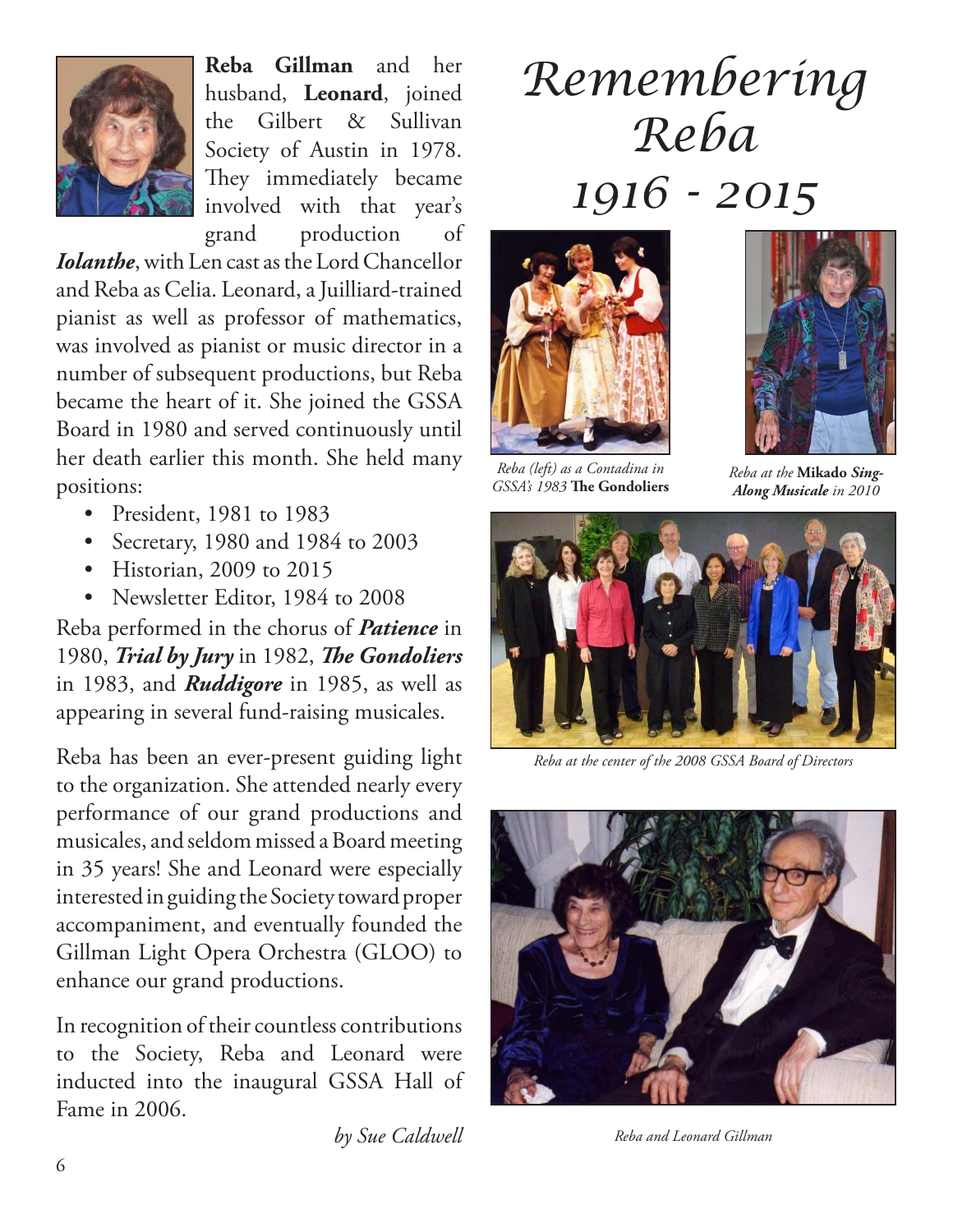|                                                                                                                                                                                                                                 | <b>MEMBERSHIP FORM</b><br>We encourage you to join our Society. If you are a member, please check your membership renewal on the top of the mailing label.<br>If expired or near expiration, your membership needs to be updated! To correct your address, renew your membership, or become a<br>member, complete this form, and mail it to us with your check, payable to "GSSA," or call to join (512) 472-4772 (GSSA). |
|---------------------------------------------------------------------------------------------------------------------------------------------------------------------------------------------------------------------------------|---------------------------------------------------------------------------------------------------------------------------------------------------------------------------------------------------------------------------------------------------------------------------------------------------------------------------------------------------------------------------------------------------------------------------|
| Please check a membership category:<br>Individual $(\$20-\$29)$<br>Family/Group (\$30-\$49)<br><b>Patron (\$50-\$99)</b><br>Grand Duke or Duchess (\$100-\$249)<br><b>Major General (\$250-\$499)</b><br>Pooh-Bah (\$500-\$999) | Employer<br>I'd like to volunteer. I'm interested in:                                                                                                                                                                                                                                                                                                                                                                     |
| <b>Pirate King (\$1000-\$2499)</b><br><b>Savoyard</b> (\$2500 & up)                                                                                                                                                             | We are proud to list our members in our programs, but if you would prefer NOT to be listed in our programs, please check here:                                                                                                                                                                                                                                                                                            |

### **Rotary Fellowship Offered**

Member **Stanley Bullard** has informed us that the Downtown Rotary Club of Austin is seeking applicants for a Rotary Peace Fellowship. This is an opportunity for study at one of several universities around the world, including Australia, Japan, Sweden, Thailand, the United Kingdom, and also two U.S. universities. Up to 110 people worldwide are selected for this program each year; those who are selected receive all tuition and fees, room and board, round-trip transportation, and internship expenses as they work toward either a master's degree or a professional development certificate in peace and conflict studies.

It was just a few years ago that Stanley told us about another Rotary fellowship, this one a cultural exchange, and asked if any G&S members might be interested. G&S member and frequent performer **Angela Irving** expressed interest and was selected to be one of the six fellows who made the trip and enjoyed six weeks of cultural engagement in France.

Complete information about the Rotary Peace Fellowship can be found at **rotary.org**.

Thank you, Stanley, for letting us know about this great opportunity.

# **GSSA Announces 2015-16 Scholarship Opportunities**

The Gilbert and Sullivan Society of Austin is now accepting applications for scholarships in the 2015-16 academic year. Applicants must be pursuing a formal course of study leading toward professional development in a musical career (ideally a voice major). They also must be enrolled in a university, college, or conservatory music degree program, or in a professional study course (e.g. an opera apprentice). Please see the scholarship description and application posted on our website for further information at **www.gilbertsullivan.org/Scholarships.htm** Applications must be postmarked by **Friday, May 8, 2015** to be eligible.

# **Wand'ring Minstrels**

The Wand'ring Minstrels have been busy entertaining in the public schools. After successful performances at the Cathedral of St. Mary's and at Hudson Bend Middle School, they will be performing at Lakepoint Elementary on May 15. If you would like to have the Wand'ring Minstrels perform at your school, please see the web site, **www.gilbertsullivan.org,** for information.

# **NEWS of our MEMBERS**

Artistic Director Ralph MacPhail, Jr., will offer a Gilbert & Sullivan Road Scholar (Elderhostel) Program at the Warwick Center in Warwick, New York, the week of August 23-28. The entire week of programming will be devoted to G&S, with emphases on *H.M.S. Pinafore*, *The Pirates of Penzance*, and *The Mikado*. For further information, visit **www.RoadScholar.org** (then search on "Warwick Gilbert"); and/or write to **RafeMacPhail@Yahoo.com**.

Frequent GSSA performer **Spencer Reichman** is involved in many musical performances in the next few months. He has a baritone solo in Mozart's *Requiem* with the Texas State Symphonic Choir at 7:30 pm on Saturday, April 25, at the First Baptist Church in San Marcos. His Senior Recital will be on May 2 at 6 pm at the Performing Arts Center Recital Hall at Texas State University in San Marcos. He will travel to China with the Texas Symphonic Choir to perform the Mozart *Requiem* in late May.

**Grayson Little**, son of GSSA board member **David Little**, recently performed as "Charley" in Different Stages' production of *Charley's* Aunt. Grayson has performed in several productions produced by Different Stages. Grayson was a theater major at Texas State University.



*Grayson Little (left) as Charley*